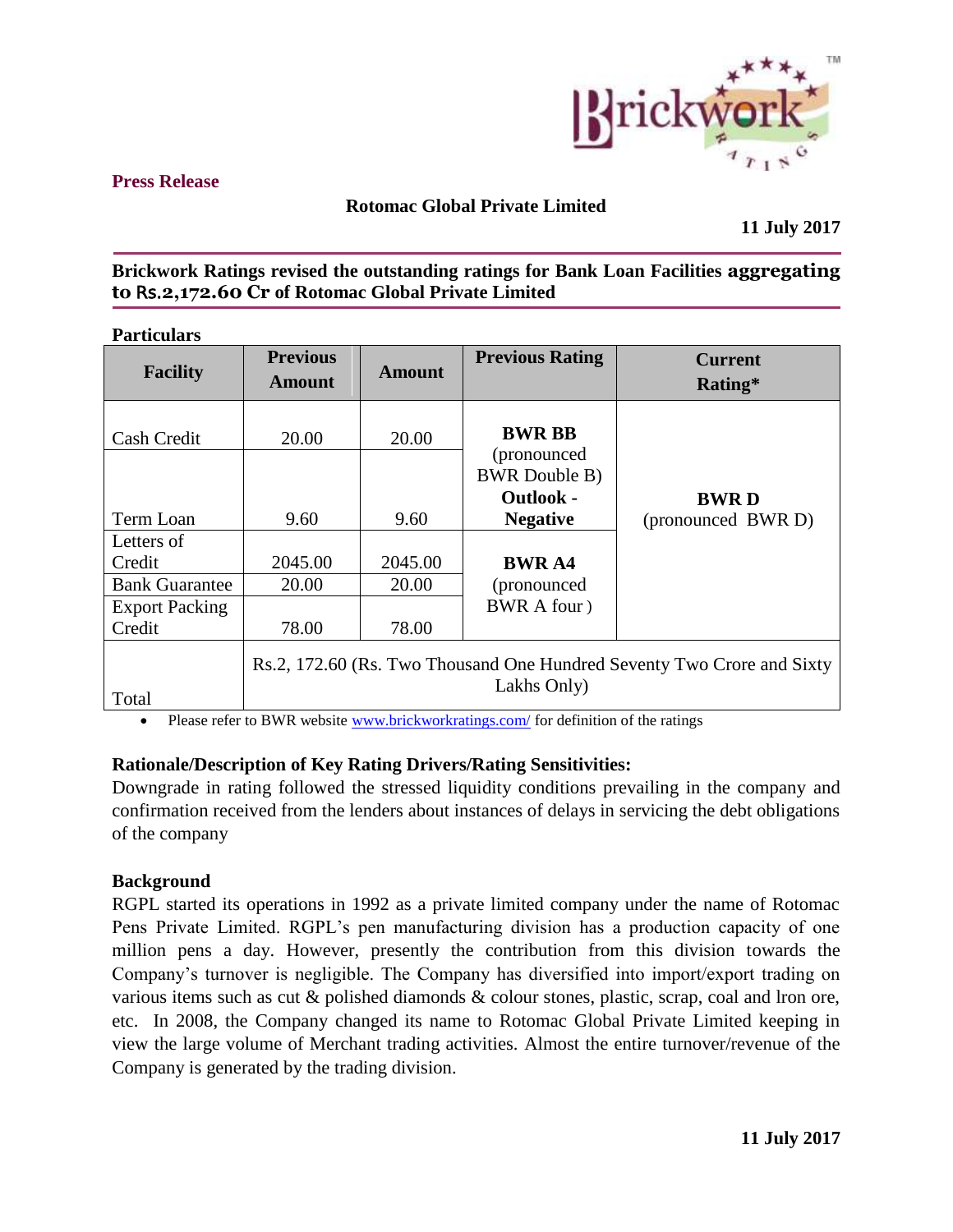

### **Rating History for the last three years**

| Sr.<br>N <sub>0</sub>   | <b>Instrument/Fa</b><br>cility        | <b>Current Rating (Year 2017)</b> |                    |             | <b>Rating History</b>                                                                        |                                                                                                |                                                                                         |
|-------------------------|---------------------------------------|-----------------------------------|--------------------|-------------|----------------------------------------------------------------------------------------------|------------------------------------------------------------------------------------------------|-----------------------------------------------------------------------------------------|
|                         |                                       | Type                              | Amount<br>(Rs Crs) | Rating      | 2016                                                                                         | 2015                                                                                           | 2014                                                                                    |
| 1                       | Cash Credit<br>(CC)                   |                                   | 20.00              |             |                                                                                              | <b>BWR</b>                                                                                     |                                                                                         |
| $\mathbf{2}$            | <b>Term Loans</b><br>(TL)             | Long<br>Term                      | 9.60               | <b>BWRD</b> | <b>BWR BB</b><br>(pronounced)<br><b>BWR</b> Double B)<br><b>Outlook -</b><br><b>Negative</b> | <b>BBB-</b><br>(pronounce)<br>d BWR<br>triple B<br>minus)<br><b>Outlook -</b><br><b>Stable</b> | <b>BWR BB</b><br>(pronounce)<br>d BWR<br>Double B)<br><b>Outlook -</b><br><b>Stable</b> |
| 3                       | Letters of<br>Credit (LCs)            |                                   | 2045.00            | <b>BWRD</b> | <b>BWRA4</b><br>(pronounced)<br>BWR A four )                                                 | <b>BWRA3</b><br>(pronounce<br>d BWR A<br>three)                                                | <b>BWRA4</b><br>(pronounce)<br>d BWR A<br>four)                                         |
| $\overline{\mathbf{4}}$ | Bank<br>Guarantee<br>(BG)             | Short<br>Term                     | 20.00              |             |                                                                                              |                                                                                                |                                                                                         |
| 5                       | <b>Export Packing</b><br>Credit (EPC) |                                   | 78.00              |             |                                                                                              |                                                                                                |                                                                                         |

**Hyperlink/Reference to applicable Criteria** 

- **[General Criteria](http://www.brickworkratings.com/download/Criteria-GeneralCriteria.pdf)**
- **[Approach to Financial Ratios](http://www.brickworkratings.com/download/Criteria-FinancialRatios.pdf)**
- **[Manufacturing Companies](http://www.brickworkratings.com/download/Criteria_ManufacturingCompanies.pdf)**
- **[Short Term Debt](http://www.brickworkratings.com/download/Criteria-ShortTermDebt.pdf)**

| <b>Analytical Contacts</b>   | <b>Media</b>                |  |  |  |
|------------------------------|-----------------------------|--|--|--|
| <b>Mr. Dinesh Mahabal</b>    | media@brickworkratings.com  |  |  |  |
| <b>GM-</b> Ratings           | <b>Relationship Contact</b> |  |  |  |
| analyst@brickworkratings.com | bd@brickworkratings.com     |  |  |  |
| Phone: 1-860-425-2742        |                             |  |  |  |

### **For print and digital media**

The Rating Rationale is sent to you for the sole purpose of dissemination through your print, digital or electronic media. While it may be used by you acknowledging credit to BWR, please do not change the wordings in the rationale to avoid conveying a meaning different from what was intended by BWR. BWR alone has the sole right of sharing (both direct and indirect) its rationales for consideration or otherwise through any print or electronic or digital media.

### **Note on complexity levels of the rated instrument:**

BWR complexity levels are meant for educating investors. The BWR complexity levels are available at [www.brickworkratings.com/download/ComplexityLevels.pdf](http://www.brickworkratings.com/download/ComplexityLevels.pdf) Investors queries can be sent to [info@brickworkratings.com.](mailto:info@brickworkratings.com)